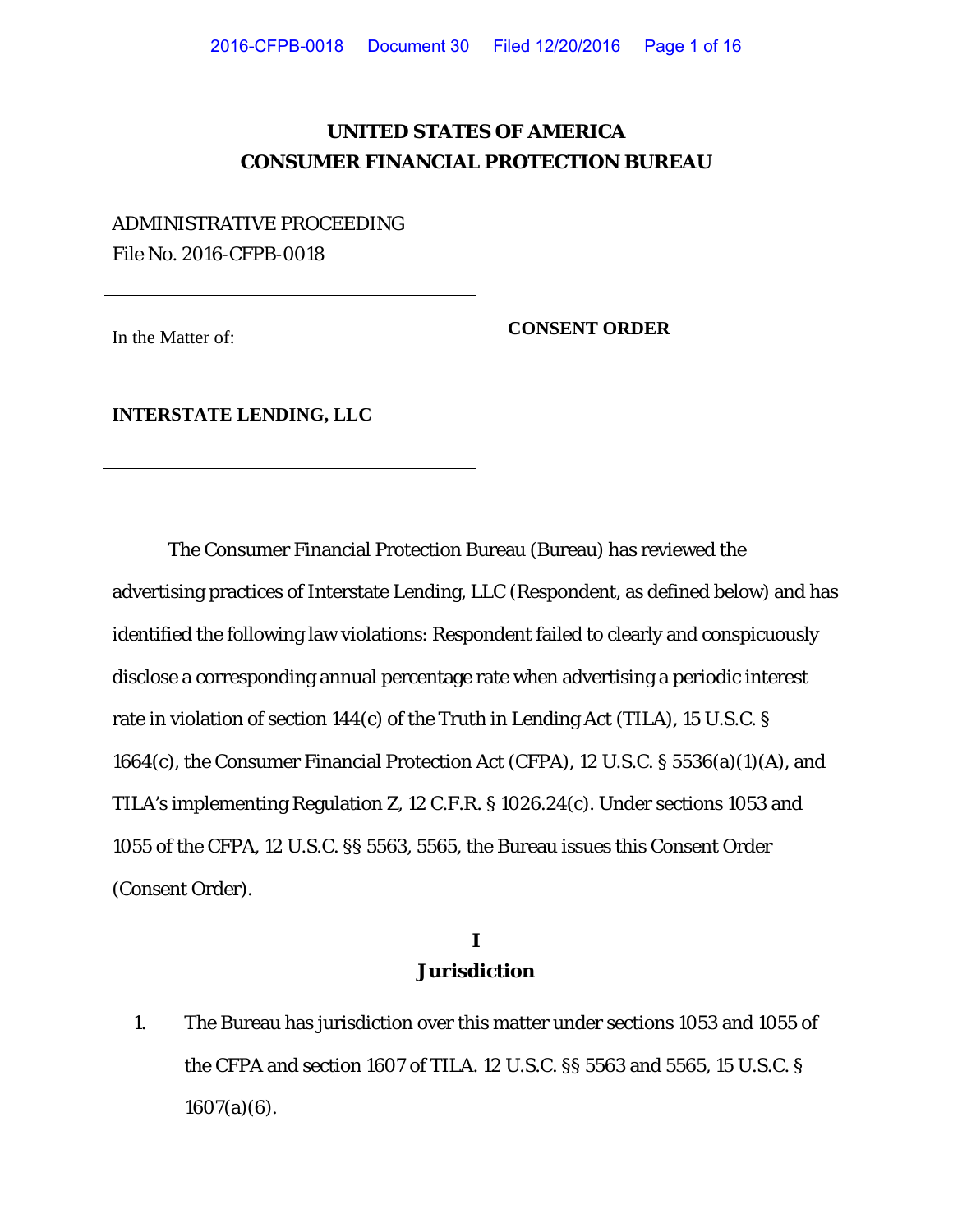# **II Stipulation**

2. Respondent has executed a "Stipulation and Consent to the Issuance of a Consent Order," dated December 13, 2016 (Stipulation), which is incorporated by reference and is accepted by the Bureau. By this Stipulation, Respondent has consented to the issuance of this Consent Order by the Bureau under sections 1053 and 1055 of the CFPA, 12 U.S.C. §§ 5563 and 5565, without admitting or denying any of the findings of facts or conclusions of law, except that Respondent admits the facts necessary to establish the Bureau's jurisdiction over Respondent and the subject matter of this action.

### **III Definitions**

- 3. The following definitions apply to this Consent Order:
	- a. "Advertisement" means "a commercial message in any medium that promotes, directly or indirectly, a credit transaction." 12 C.F.R. §  $1026.2(a)(2)$ .
	- b. "Clearly and prominently" means:
		- i. In textual communications (e.g., printed publications or words displayed on the screen of an electronic device), the disclosure must be of a type size and location sufficiently noticeable for an ordinary consumer to read and comprehend it, in print that contrasts with the background on which it appears;
		- ii. In communications disseminated orally or through audible means (e.g., radio or streaming audio), the disclosure must be delivered in a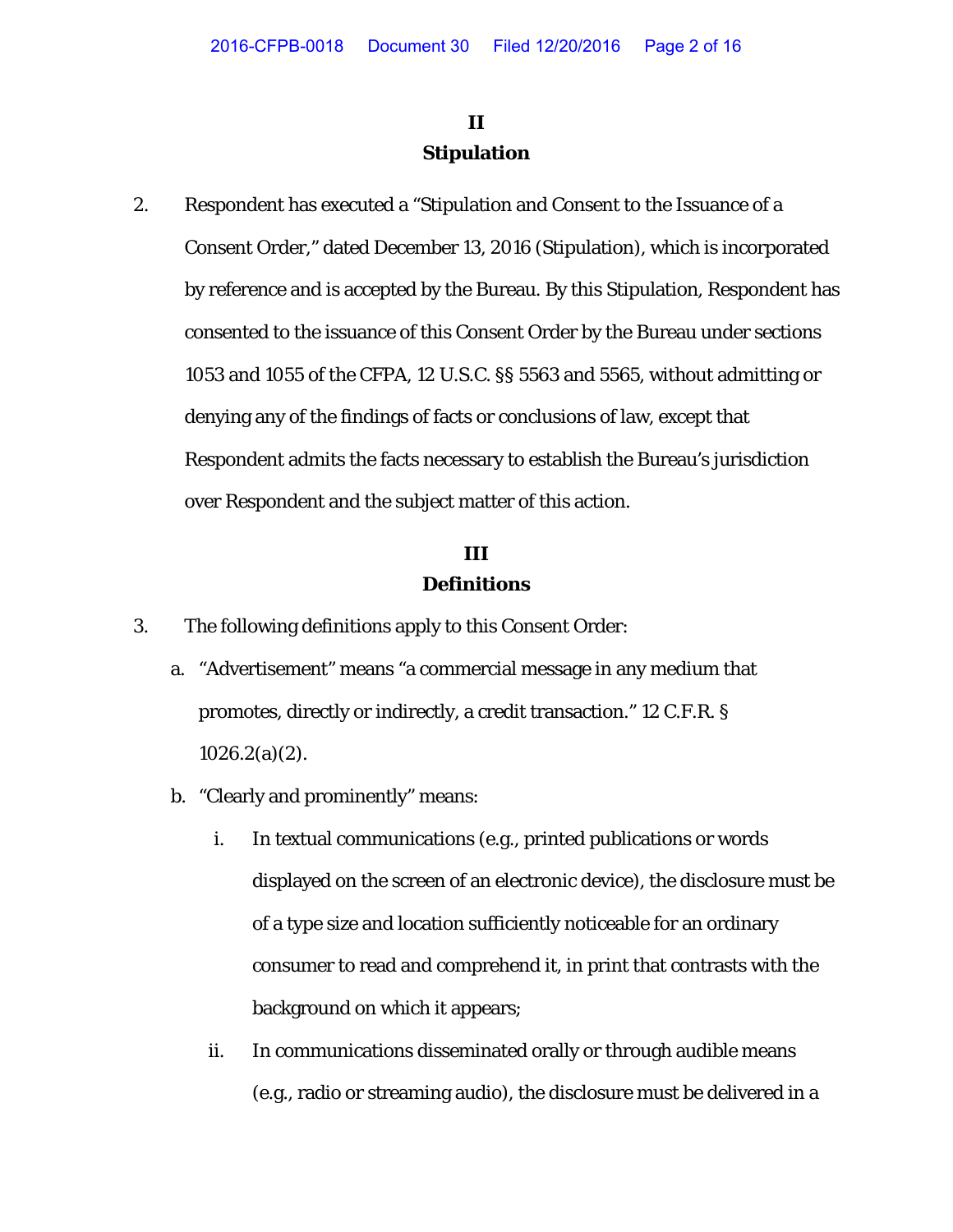volume and cadence sufficient for an ordinary consumer to hear and comprehend it;

- iii. In communications disseminated through video means (e.g., television or streaming video), the disclosure must be in writing in a form consistent with subsection (i), and must appear on the screen for a duration sufficient for an ordinary consumer to read and comprehend it;
- iv. In communications made through interactive media such as the internet, online services, and software, the disclosure must be unavoidable and presented in a form consistent with subsection (i);
- v. In communications that contain both audio and visual portions, the disclosure must be presented simultaneously in both the audio and visual portions of the communication; and
- vi. In all instances, the disclosure must be presented before the consumer incurs any financial obligation, in an understandable language and syntax, and with nothing contrary to, inconsistent with, or in mitigation of the disclosures used in any communication with the consumer.
- c. "Effective Date" means the date on which the Consent Order is issued.
- d. "Enforcement Director" means the Assistant Director of the Office of Enforcement for the Consumer Financial Protection Bureau, or his/her delegate.
- e. "Finance Charge" means "the cost of consumer credit as a dollar amount" and "includes any charge payable directly or indirectly by the consumer and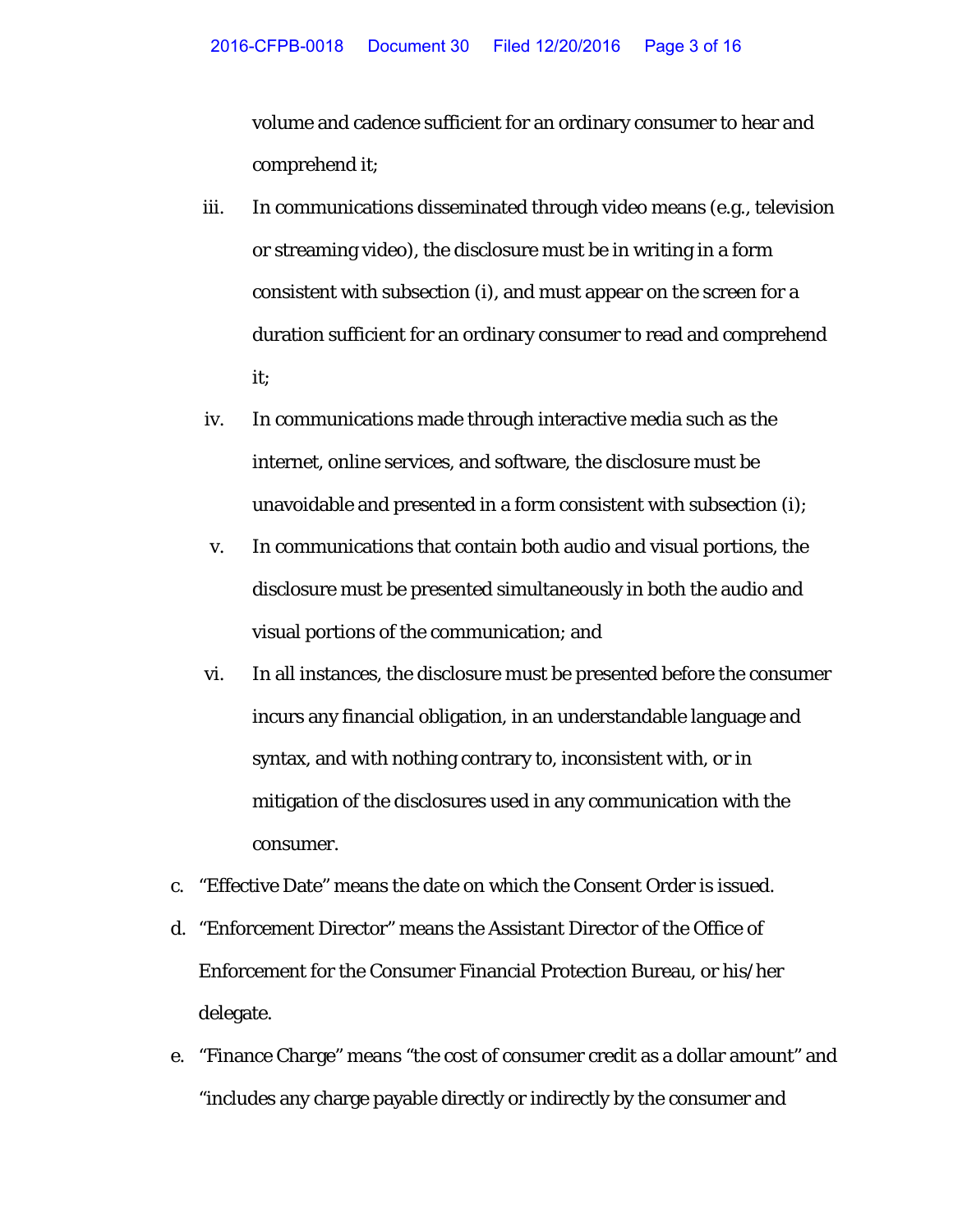imposed directly or indirectly by the creditor as an incident to or a condition of the extension of credit." 12 C.F.R. § 1026.4(a).

- f. "Related Consumer Action" means a private action by or on behalf of one or more consumers or an enforcement action by another governmental agency brought against Respondent based on substantially the same facts as described in Section IV of this Consent Order.
- g. "Relevant Period" includes the period from July 6, 2016 to September 21, 2016.
- h. "Respondent" means Interstate Lending, LLC and its successors and assigns.
- i. "Service Provider" has the same meaning as defined by 12 U.S.C. § 5481(26).

# **IV Bureau Findings and Conclusions**

The Bureau finds the following:

- 4. Respondent is a limited liability company formed in Arizona in 2005.
- 5. Respondent is licensed as a sales finance company by the Arizona Department of Financial Institutions.
- 6. Respondent advertised, and has been advertising during all times relevant to this Consent Order, "closed-end credit" in the form of vehicle title loans to "consumers" as those terms are defined in Regulation Z, 12 C.F.R. § 1026.2(a)(10) & (11).
- 7. Respondent is a "person" within the meaning of TILA and Regulation Z because it is a limited liability company. 15 U.S.C. § 1602(e), 12 C.F.R. §1026.2(a)(22).
- 8. Respondent is a "covered person" under the CFPA because it is a limited liability company that engaged in offering and providing vehicle title loans,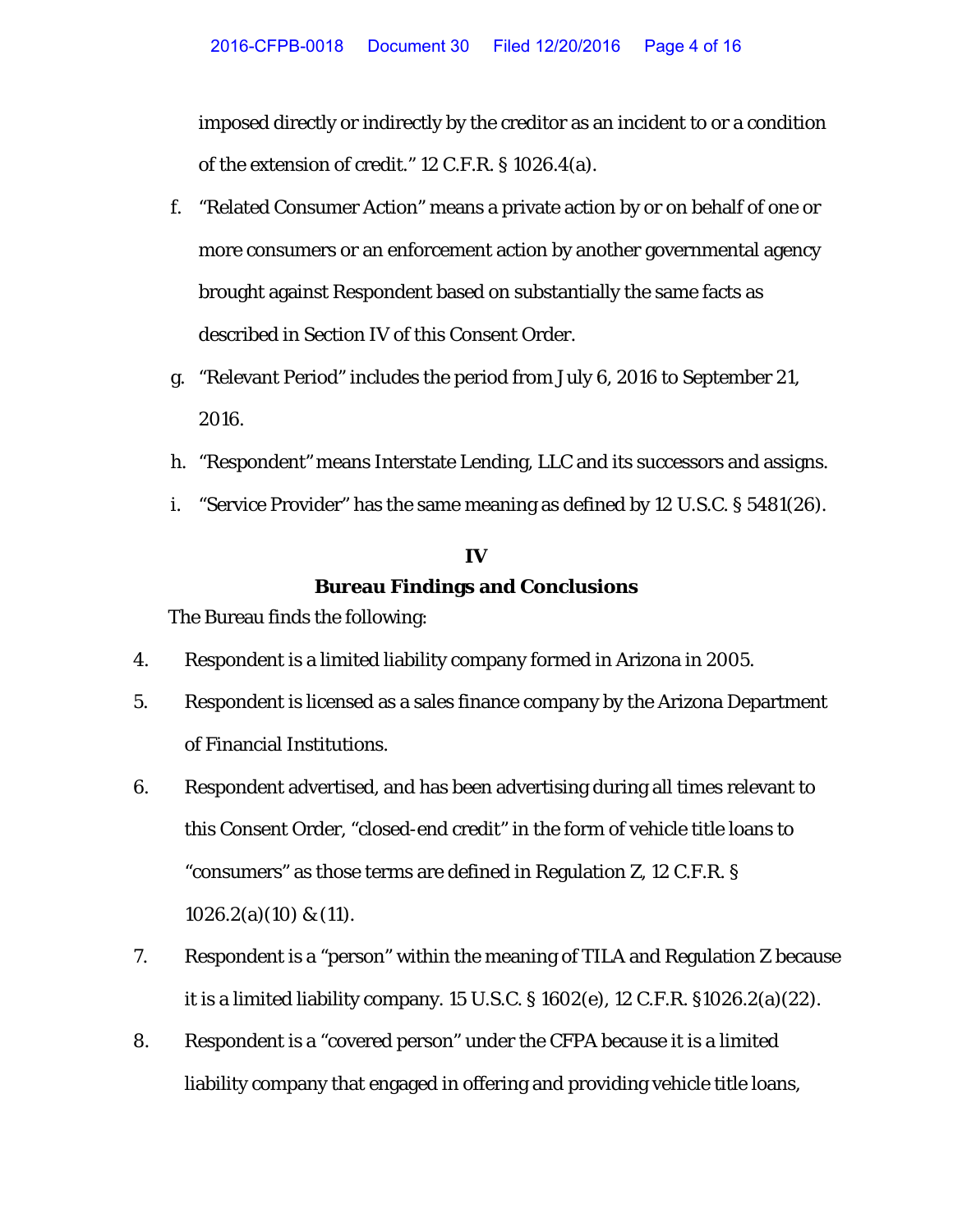which are "consumer financial products or services" under the CFPA. 12 U.S.C. § 5481(5), (6), 15(a)(i), (19).

- 9. Respondent marketed its title loan services on the Internet at the address: http://greatratetitleloans.com.
- 10. On the home page of Respondent's website, in large letters, Respondent advertised "Our title Loan Rate is 2.99% per month!"
- 11. At the bottom of the home page of Respondent's website, in small print, the website included the following information regarding interest rates: "Interest Rate:  $35.99\%$  annual or 2.99% per month (less than  $\frac{1}{4}$  the legal rate on \$5,000 loan) If paid in full within 30 days, no interest."
- 12. The annual rate advertised on Respondent's website was the monthly rate multiplied by 12, but it was not the same as the annual percentage rate. The annual percentage rate charged on loans issued by Respondent was higher than the annual interest rate because it included an origination fee.
- 13. Respondent's Internet advertisement constituted a commercial message in any medium that promotes, directly or indirectly, a credit transaction.
- 14. Respondent's Internet advertisement failed to disclose a corresponding annual percentage rate for the advertised monthly or annual rates of finance. The advertisement also failed to use the term "annual percentage rate" or its common abbreviation "APR."
- 15. The advertisement was displayed continuously on Respondent's website throughout the Relevant Period.
- 16. On September 21, Respondent took down its website altogether, after being served with the Notice of Charges.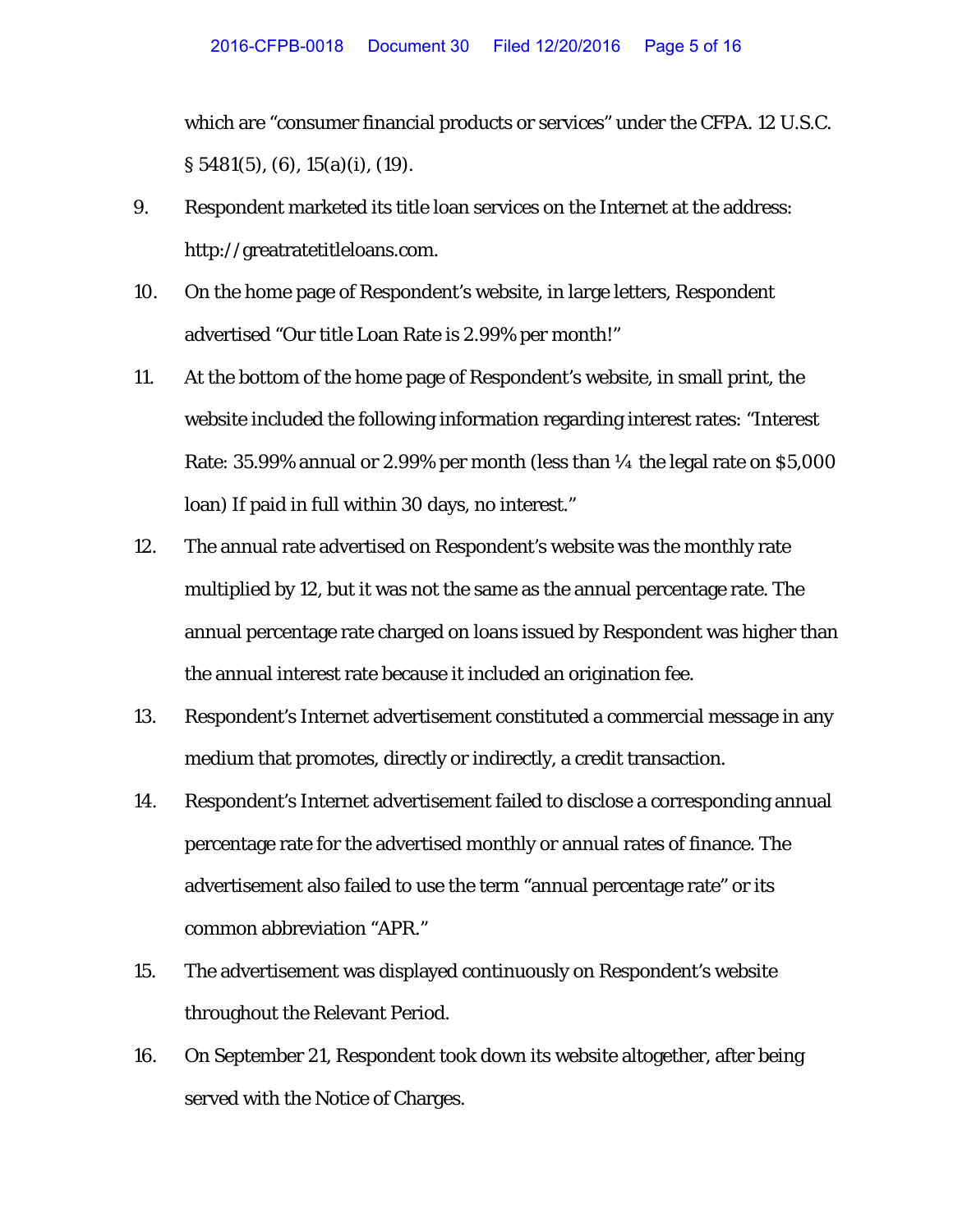- 17. Respondent's failure to clearly and conspicuously express its finance charge as an annual percentage rate on its Internet advertisement is in violation of TILA and Regulation Z, which require that when an advertisement for closed end credit "states a rate of finance charge, it shall state the rate as an 'annual percentage rate,' using that term." 12 C.F.R. § 1026.24(c); *see also* 15 U.S.C. § 1664(c).
- 18. Respondent's failure to comply with the advertising requirements of TILA and Regulation Z constitutes a violation of section  $1036(a)(1)(A)$  of the CFPA, 12 U.S.C.  $\S 5536(a)(1)(A)$ .

#### **ORDER**

### **V Conduct Provisions**

**IT IS ORDERED**, under sections 1053 and 1055 of the CFPA, that:

19. Respondent and its members, officers, agents, servants, employees, and attorneys who have actual notice of this Consent Order*,* whether acting directly or indirectly, may not violate section 144(c) of TILA, 15 U.S.C. § 1664(c), TILA's implementing Regulation Z, 12 C.F.R.  $\S 1026.24(c)$ , or section  $1036(a)(1)(A)$  of the CFPA, 12 U.S.C. § 5536(a)(1)(A). Respondent and its members, officers, agents, servants, employees, and attorneys who have actual notice of this Consent Order, whether acting directly or indirectly, shall permanently cease and desist from advertising a rate of a finance charge other than an annual percentage rate unless it is a simple annual rate or periodic rate that is applied to an unpaid balance stated in conjunction with, but not more conspicuously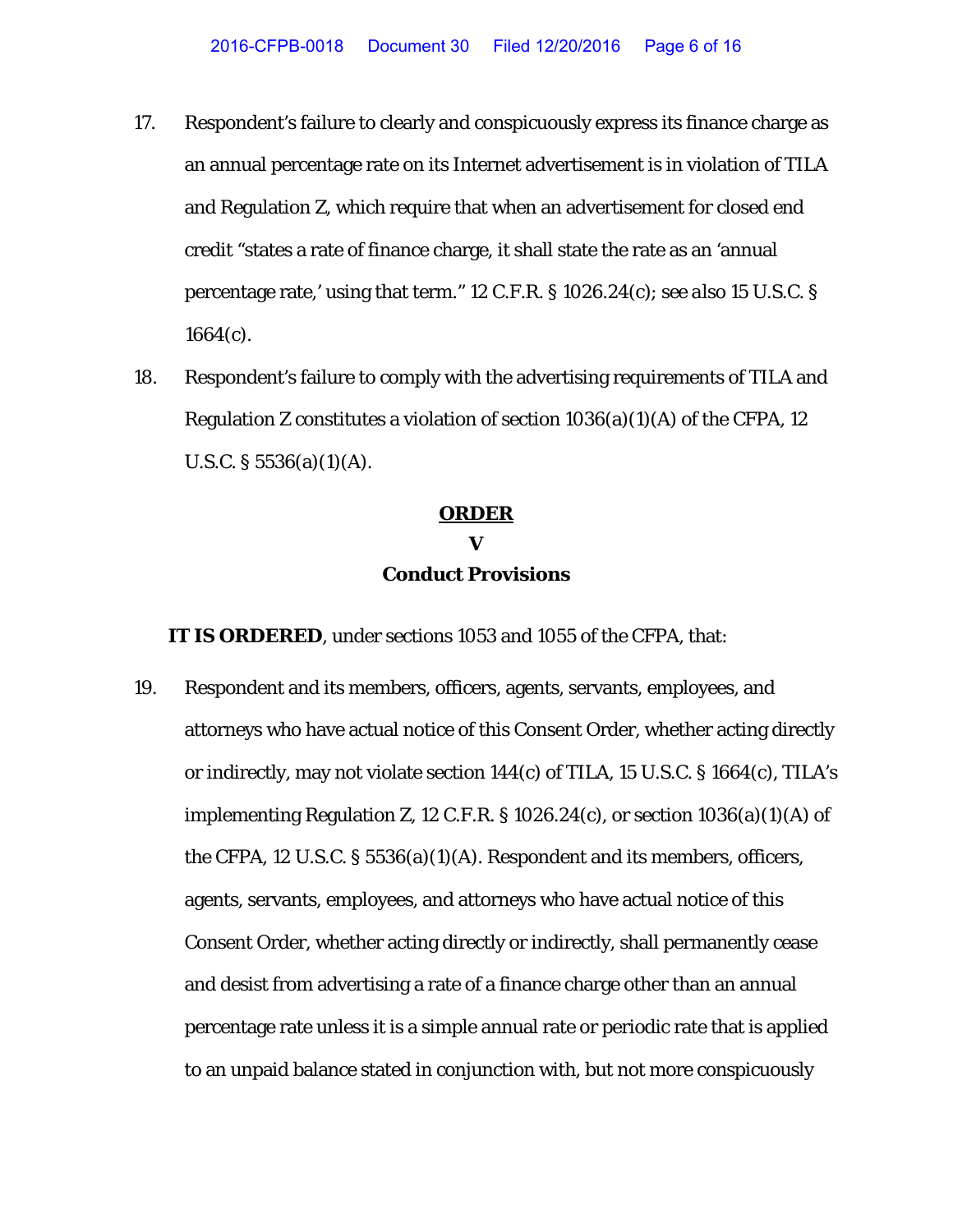than, the annual percentage rate in accordance with TILA and Regulation Z. 12 C.F.R. § 1026.24(c); *see also* 15 U.S.C. § 1664(c).

20. Respondent and its members, officers, agents, servants, employees, and attorneys who have actual notice of this Consent Order*,* whether acting directly or indirectly, may not violate any other provisions of TILA, 15 U.S.C. §§ 1601 *et seq.*, or its implementing Regulation Z, 12 C.F.R. pt. 1026.

### **VI Compliance Plan**

- 21. Within 30 days of the Effective Date, Respondent must submit to the Enforcement Director for review and determination of non-objection a comprehensive compliance plan designed to ensure that Respondent's title lending practices comply with all applicable Federal consumer financial laws and the terms of this Consent Order (Compliance Plan). The Compliance Plan must include, at a minimum:
	- a. Detailed steps for addressing each action required by this Consent Order; and
	- b. Specific timeframes and deadlines for implementation of those steps.
- 22. The Enforcement Director will have the discretion to make a determination of non-objection to the Compliance Plan or direct Respondent to revise it. If the Enforcement Director directs Respondent to revise the Compliance Plan, Respondent must make the revisions and resubmit the Compliance Plan to the Enforcement Director within 30 days.
- 23. After receiving notification that the Enforcement Director has made a determination of non-objection to the Compliance Plan, Respondent must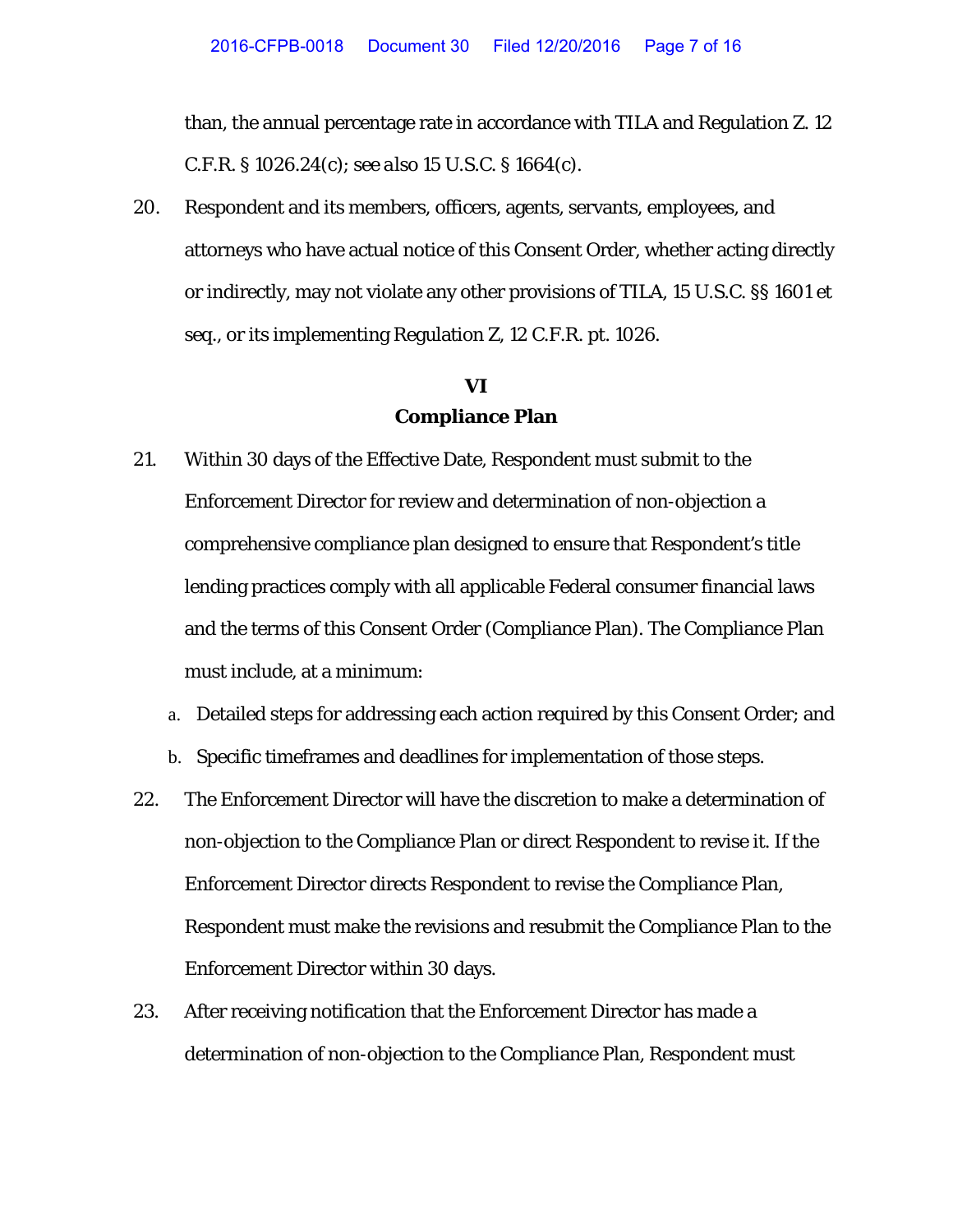implement and adhere to the steps, requirements, deadlines, and timeframes outlined in the Compliance Plan.

# **VII Order to Pay Civil Money Penalties**

#### **IT IS FURTHER ORDERED** that:

- 24. Under section  $1055(c)$  of the CFPA, 12 U.S.C. § 5565 $(c)$ , by reason of the violations of law described in Section IV of this Consent Order, and taking into account the factors in 12 U.S.C.  $\S 5565(c)(3)$ , Respondent must pay a civil money penalty of \$4,000 to the Bureau.
- 25. Within 10 days of the Effective Date, Respondent must pay the civil money penalty by wire transfer to the Bureau or to the Bureau's agent in compliance with the Bureau's wiring instructions.
- 26. The civil money penalty paid under this Consent Order will be deposited in the Civil Penalty Fund of the Bureau as required by section 1017(d) of the CFPA, 12 U.S.C. § 5497(d).
- 27. Respondent must treat the civil money penalty paid under this Consent Order as a penalty paid to the government for all purposes. Regardless of how the Bureau ultimately uses those funds, Respondent may not:
	- a. Claim, assert, or apply for a tax deduction, tax credit, or any other tax benefit for any civil money penalty paid under this Consent Order; or
	- b. Seek or accept, directly or indirectly, reimbursement or indemnification from any source, including but not limited to payment made under any insurance policy, with regard to any civil money penalty paid under this Consent Order.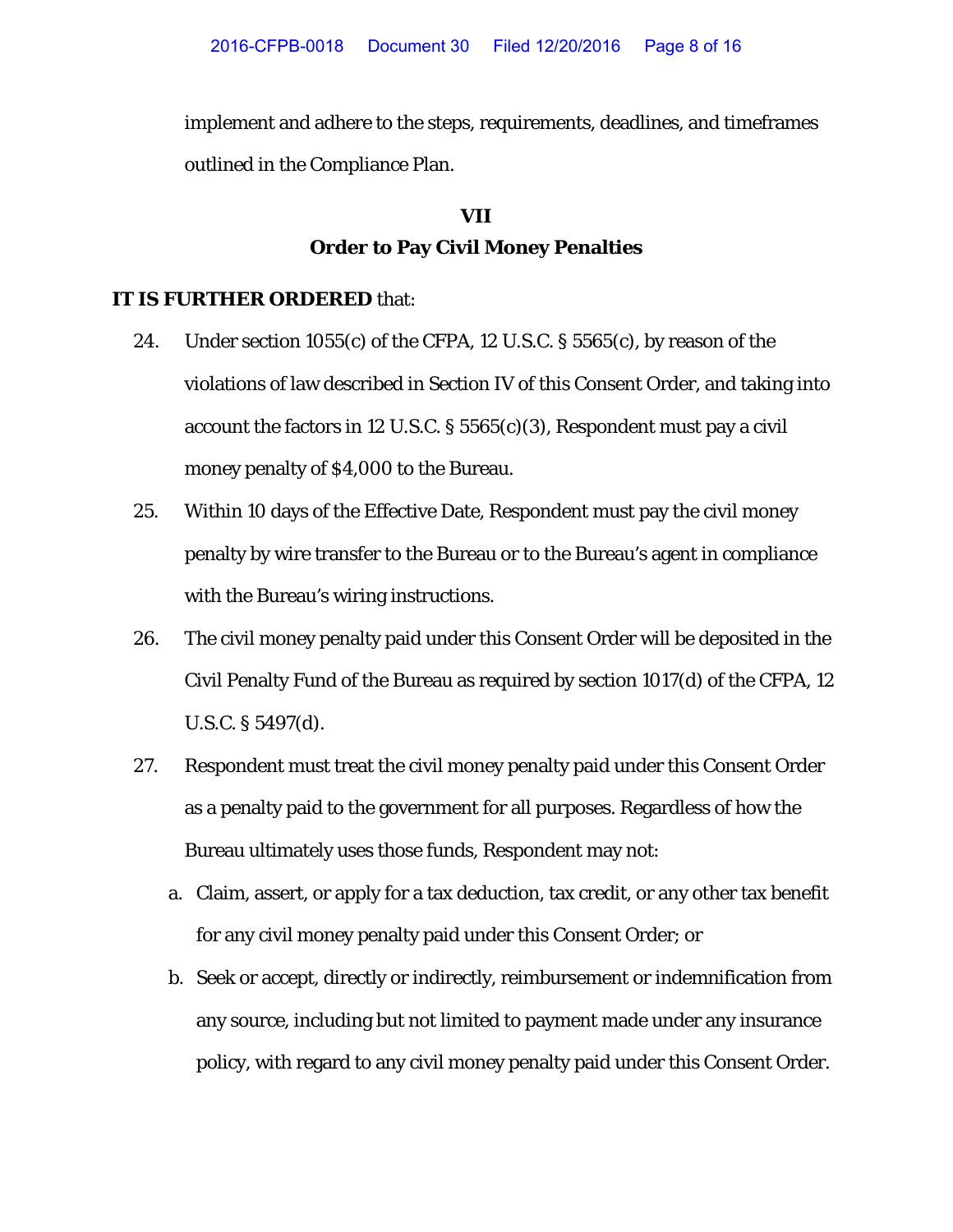- 28. To preserve the deterrent effect of the civil money penalty in any Related Consumer Action, Respondent may not argue that Respondent is entitled to, nor may Respondent benefit by, any offset or reduction of any compensatory monetary remedies imposed in the Related Consumer Action because of the civil money penalty paid in this action (Penalty Offset). If the court in any Related Consumer Action grants such a Penalty Offset, Respondent must, within 30 days after entry of a final order granting the Penalty Offset, notify the Bureau, and pay the amount of the Penalty Offset to the U.S. Treasury. Such a payment will not be considered an additional civil money penalty and will not change the amount of the civil money penalty imposed in this action.
- 29. In the event of any default on Respondent's obligations to make payment under this Consent Order, interest, computed under 28 U.S.C. § 1961, as amended, will accrue on any outstanding amounts not paid from the date of default to the date of payment, and will immediately become due and payable.
- 30. Respondent must relinquish all dominion, control, and title to the funds paid to the fullest extent permitted by law and no part of the funds may be returned to Respondent.
- 31. Under 31 U.S.C. § 7701, Respondent, unless it already has done so, must furnish to the Bureau its taxpayer identifying numbers, which may be used for purposes of collecting and reporting on any delinquent amount arising out of this Consent Order.
- 32. Within 30 days of the entry of a final judgment, consent order, or settlement in a Related Consumer Action, Respondent must notify the Enforcement Director of the final judgment, consent order, or settlement in writing. That notification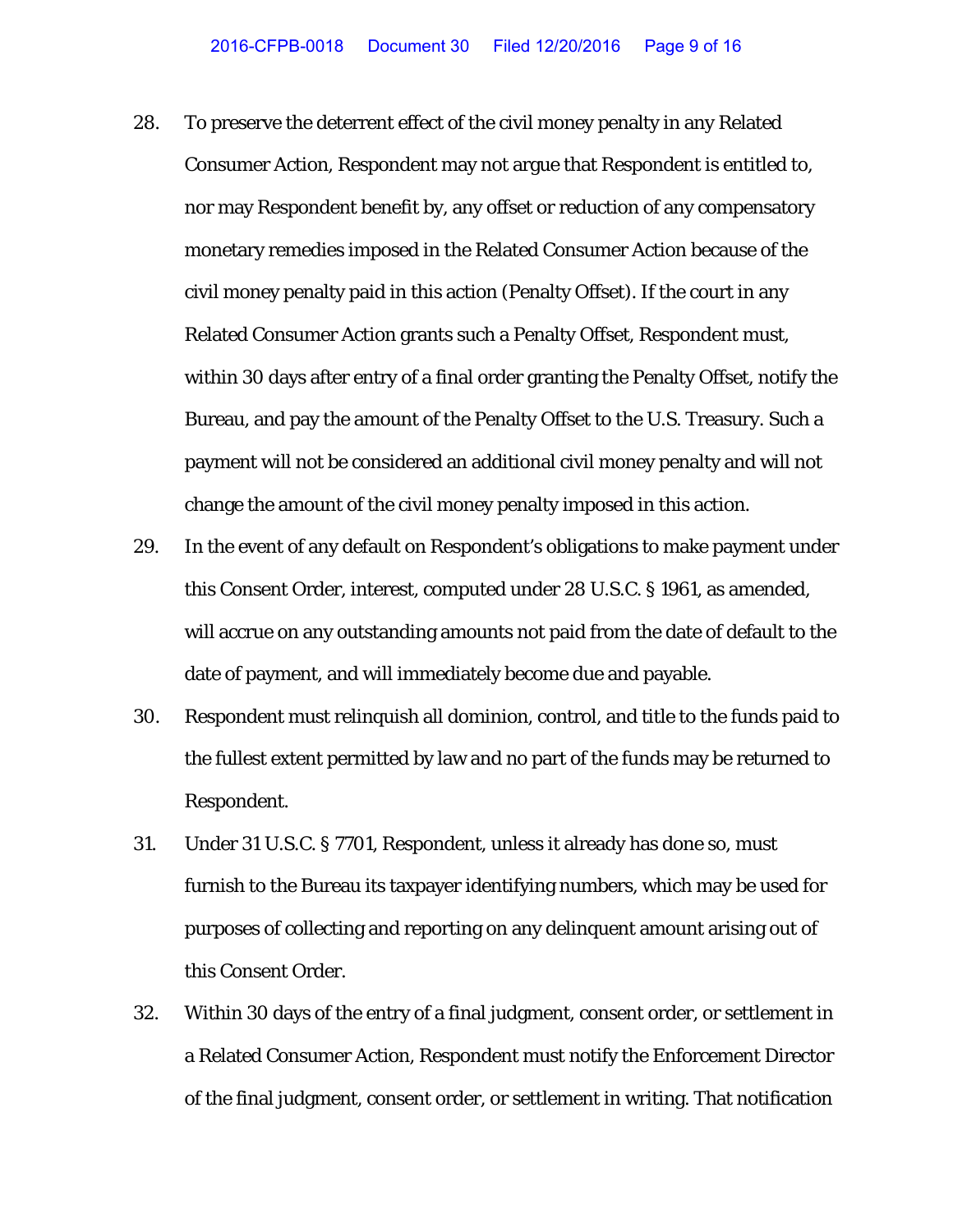must indicate the amount of redress, if any, that Respondent paid or is required to pay to consumers and describe the consumers or classes of consumers to whom that redress has been or will be paid.

# **VIII Reporting Requirements**

#### **IT IS FURTHER ORDERED** that:

- 33. Respondent must notify the Bureau of any development that may affect compliance obligations arising under this Consent Order, including but not limited to, a dissolution, assignment, sale, merger, or other action that would result in the emergence of a successor company; the creation or dissolution of a subsidiary, parent, or affiliate that engages in any acts or practices subject to this Consent Order; the filing of any bankruptcy or insolvency proceeding by or against Respondent; or a change in Respondent's name or address. Respondent must provide this notice, if practicable, at least 30 days before the development, but in any case no later than 14 days after the development.
- 34. Within 7 days of the Effective Date, Respondent must designate at least one telephone number and email, physical, and postal address as points of contact, which the Bureau may use to communicate with Respondent;
- 35. Respondent must report any change in the information required to be submitted under Paragraph 33 at least 30 days before the change or as soon as practicable after the learning about the change, whichever is sooner.
- 36. Within 90 days of the Effective Date, and again one year after the Effective Date, Respondent must submit to the Enforcement Director an accurate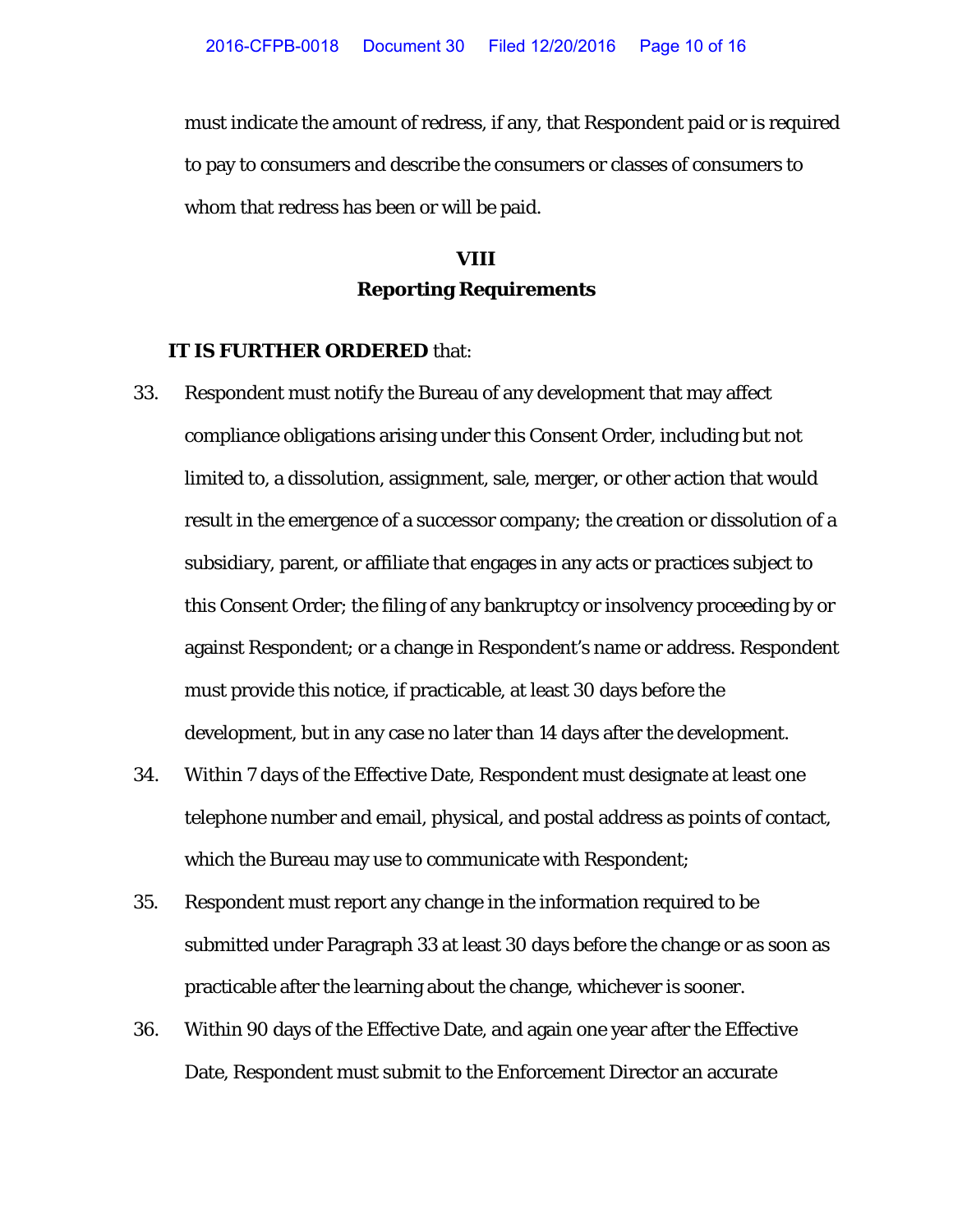written compliance progress report (Compliance Report), which, at a minimum:

- a. Describes in detail the manner and form in which Respondent has complied with this Consent Order; and
- b. Attaches a copy of each Order Acknowledgment obtained under Section IX, unless previously submitted to the Bureau.

## **IX Order Distribution and Acknowledgment**

#### **IT IS FURTHER ORDERED** that,

- 37. Within 30 days of the Effective Date, Respondent must deliver a copy of this Consent Order to each of its members and executive officers, as well as to any managers, employees, Service Providers, or other agents and representatives who have responsibilities related to the subject matter of the Consent Order.
- 38. For 5 years from the Effective Date, Respondent must deliver a copy of this Consent Order to any business entity resulting from any change in structure referred to in Section VIII, any future members and executive officers, as well as to any managers, employees, Service Providers, or other agents and representatives who will have responsibilities related to the subject matter of the Consent Order before they assume their responsibilities.
- 39. Respondent must secure a signed and dated statement acknowledging receipt of a copy of this Consent Order, ensuring that any electronic signatures comply with the requirements of the E-Sign Act, 15 U.S.C. § 7001 *et seq.*, within 30 days of delivery, from all persons receiving a copy of this Consent Order under this Section.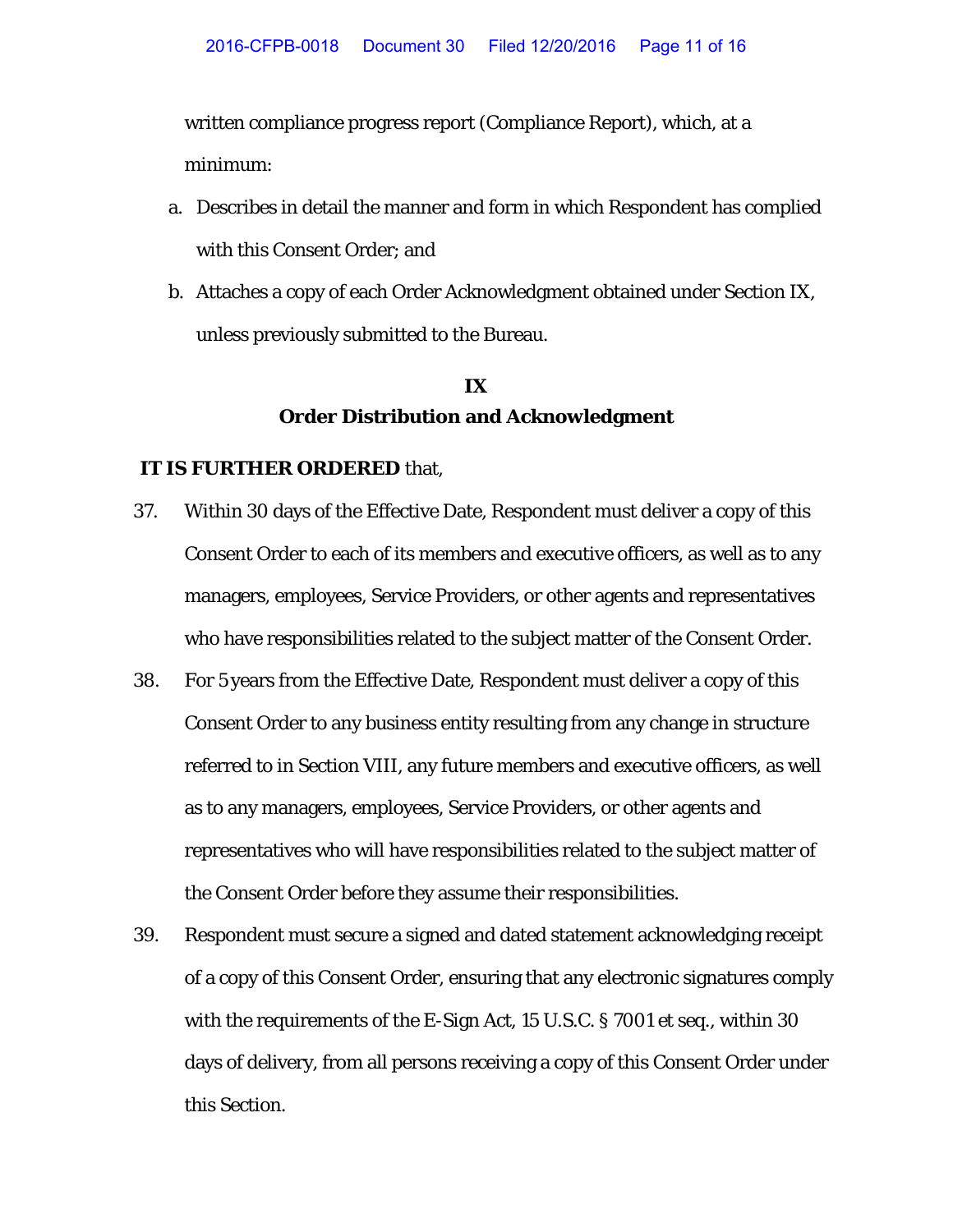### **X Notices**

### **IT IS FURTHER ORDERED** that:

40. Unless otherwise directed in writing by the Bureau, Respondent must provide

all submissions, requests, communications, or other documents relating to this

Consent Order in writing, with the subject line, "*In re Interstate Lending, LLC*

File No. 2016-CFPB-0018," and send them either:

a. By overnight courier (not the U.S. Postal Service), as follows:

Assistant Director for Enforcement Consumer Financial Protection Bureau ATTENTION: Office of Enforcement 1625 Eye Street, N.W. Washington D.C. 20006; or

- b. By first-class mail to the below address and contemporaneously by email
	- to [Enforcement\\_Compliance@cfpb.gov:](mailto:Enforcement_Compliance@cfpb.gov)

Assistant Director for Enforcement Consumer Financial Protection Bureau ATTENTION: Office of Enforcement 1700 G Street, N.W. Washington D.C. 20552

#### **XI**

### **Compliance Monitoring**

**IT IS FURTHER ORDERED** that, to monitor Respondent's compliance with

this Consent Order:

41. Within 14 days of receipt of a written request from the Bureau, Respondent

must submit additional Compliance Reports or other requested information,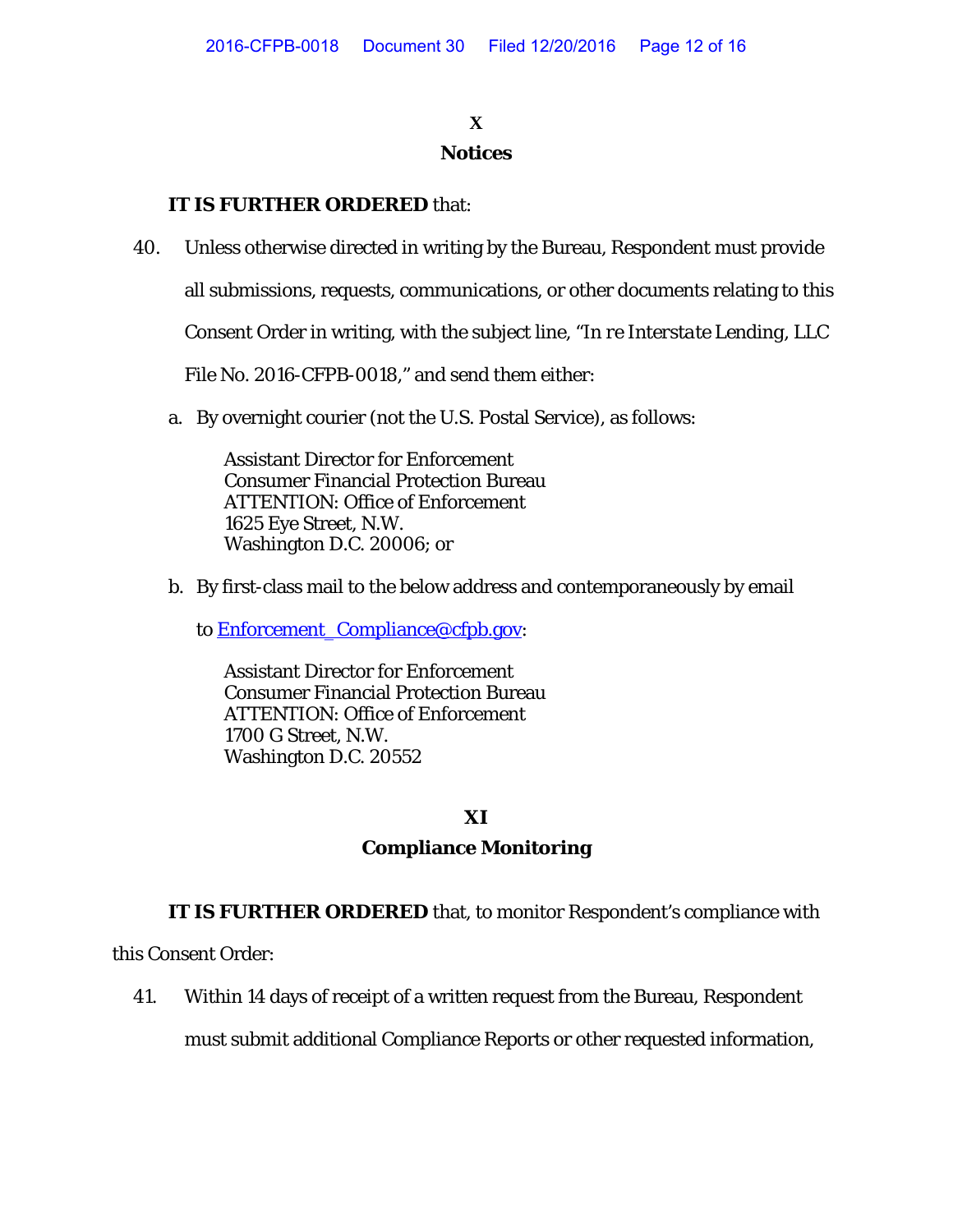which must be made under penalty of perjury; provide sworn testimony; or produce documents.

- 42. For purposes of this Section, the Bureau may communicate directly with Respondent, unless Respondent retains counsel related to these communications.
- 43. Nothing in this Consent Order will limit the Bureau's lawful use of civil investigative demands under 12 C.F.R. § 1080.6 or other compulsory process.

# **XII Modifications to Non-Material Requirements**

#### **IT IS FURTHER ORDERED** that:

- 44. Respondent may seek a modification to non-material requirements of this Consent Order (*e.g*., reasonable extensions of time and changes to reporting requirements) by submitting a written request to the Enforcement Director.
- 45. The Enforcement Director may, in his/her discretion, modify any non-material requirements of this Consent Order (*e.g*., reasonable extensions of time and changes to reporting requirements) if he/she determines good cause justifies the modification. Any such modification by the Enforcement Director must be in writing.

## **XIII Administrative Provisions**

46. The provisions of this Consent Order do not bar, estop, or otherwise prevent the Bureau, or any other governmental agency, from taking any other action against Respondent, except as described in Paragraph 47.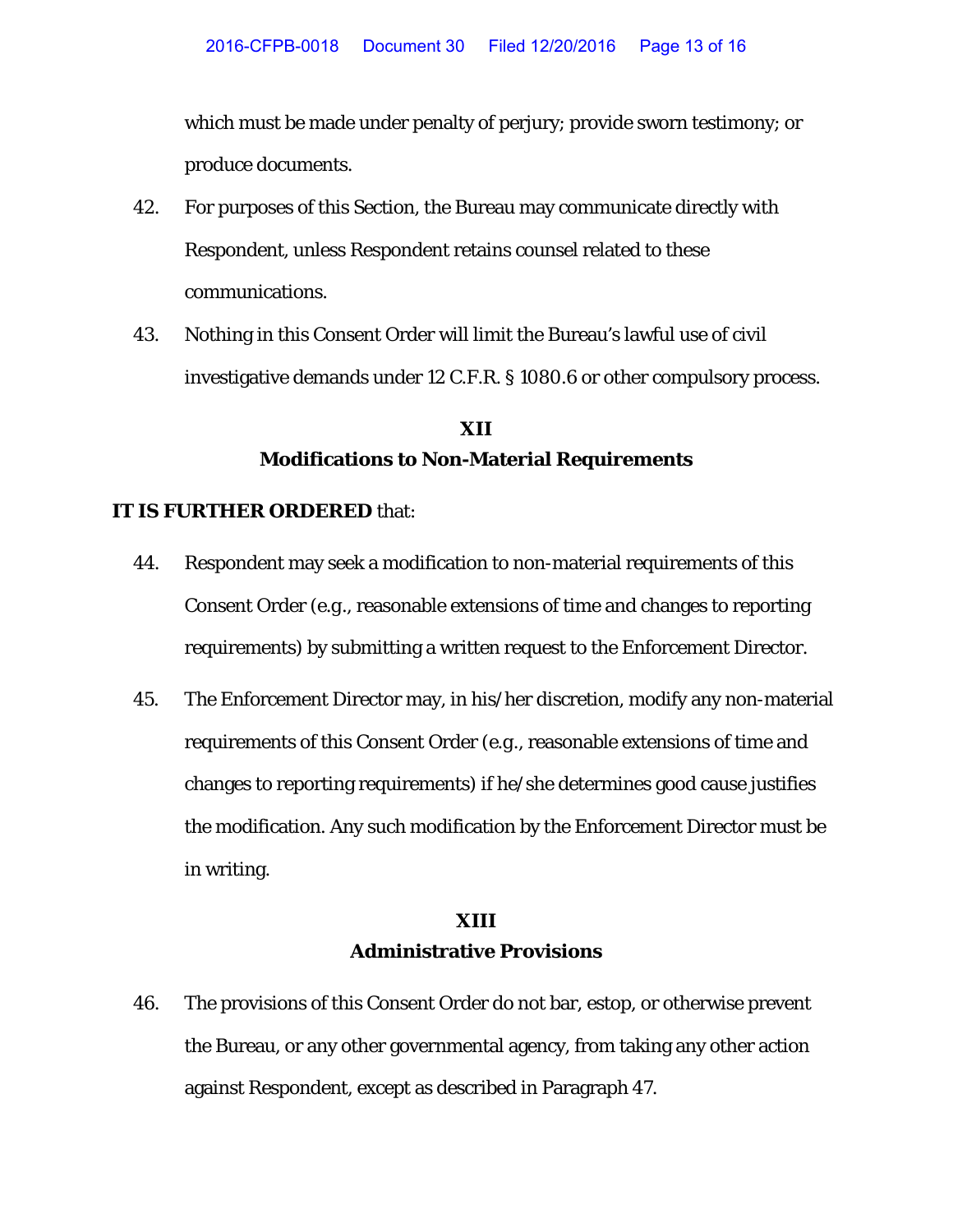- 47. The Bureau releases and discharges Respondent from all potential liability for law violations that the Bureau has or might have asserted based on the practices described in Section IV of this Consent Order, to the extent such practices occurred before the Effective Date and the Bureau knows about them as of the Effective Date. The Bureau may use the practices described in this Consent Order in future enforcement actions against Respondent and its affiliates, including, without limitation, to establish a pattern or practice of violations or the continuation of a pattern or practice of violations or to calculate the amount of any penalty. This release does not preclude or affect any right of the Bureau to determine and ensure compliance with the Consent Order, or to seek penalties for any violations of the Consent Order.
- 48. All pending motions are hereby denied as moot.
- 49. This Consent Order is intended to be, and will be construed as, a final Consent Order issued under section 1053 of the CFPA, 12 U.S.C. § 5563, and expressly does not form, and may not be construed to form, a contract binding the Bureau or the United States.
- 50. This Consent Order will terminate 5 years from the Effective Date or 5 years from the most recent date that the Bureau initiates an action alleging any violation of the Consent Order by Respondent. If such action is dismissed or the relevant adjudicative body rules that Respondent did not violate any provision of the Consent Order, and the dismissal or ruling is either not appealed or upheld on appeal, then the Consent Order will terminate as though the action had never been filed. The Consent Order will remain effective and enforceable until such time, except to the extent that any provisions of this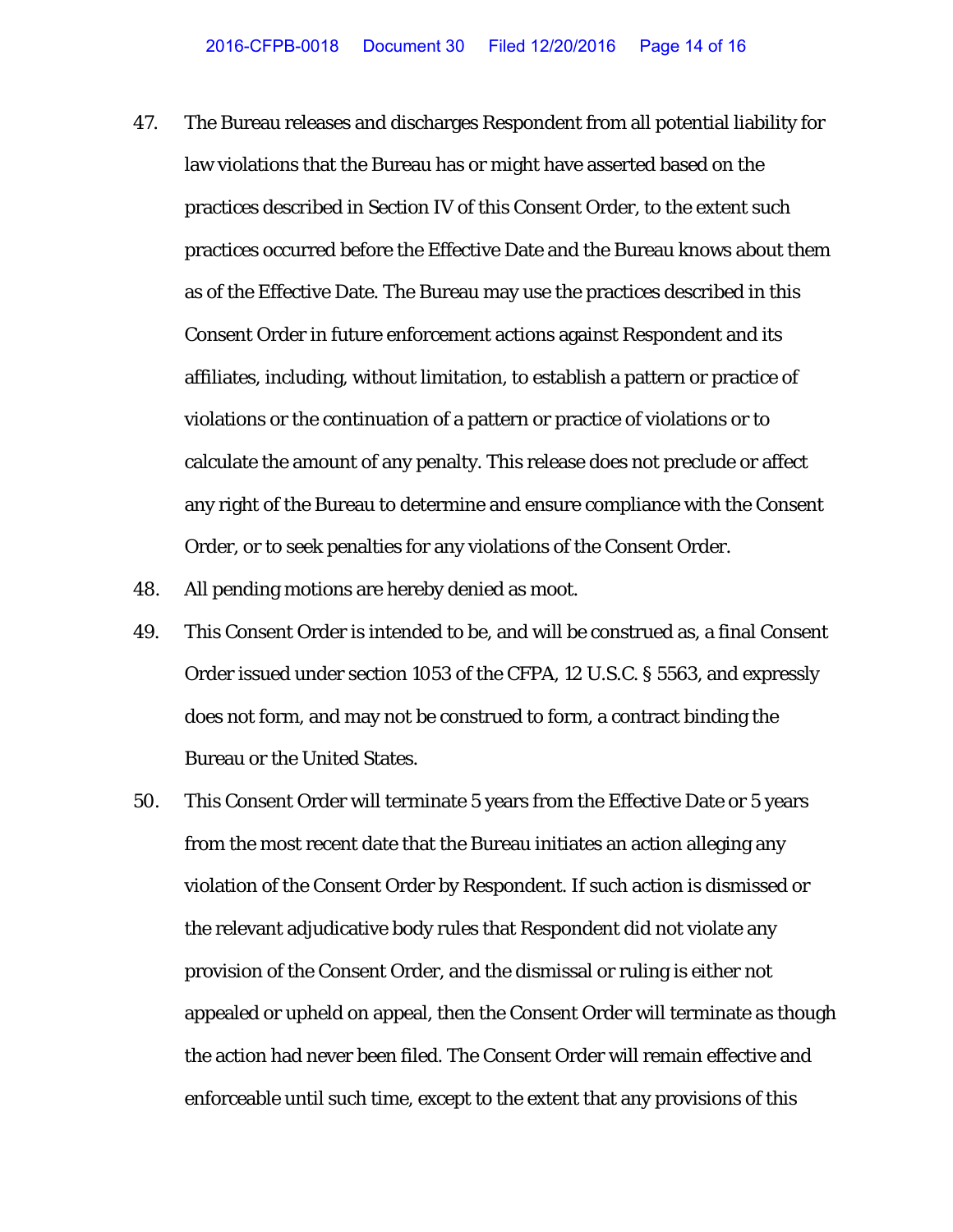Consent Order have been amended, suspended, waived, or terminated in writing by the Bureau or its designated agent.

- 51. Calculation of time limitations will run from the Effective Date and be based on calendar days, unless otherwise noted.
- 52. Should Respondent seek to transfer or assign all or part of its operations that are subject to this Consent Order, Respondent must, as a condition of sale, obtain the written agreement of the transferee or assignee to comply with all applicable provisions of this Consent Order.
- 53. The provisions of this Consent Order will be enforceable by the Bureau. For any violation of this Consent Order, the Bureau may impose the maximum amount of civil money penalties allowed under section 1055(c) of the CFPA, 12 U.S.C. § 5565(c). In connection with any attempt by the Bureau to enforce this Consent Order in federal district court, the Bureau may serve Respondent wherever Respondent may be found and Respondent may not contest that court's personal jurisdiction over Respondent.
- 54. This Consent Order and the accompanying Stipulation contain the complete agreement between the parties. The parties have made no promises, representations, or warranties other than what is contained in this Consent Order and the accompanying Stipulation. This Consent Order and the accompanying Stipulation supersede any prior oral or written communications, discussions, or understandings.
- 55. Nothing in this Consent Order or the accompanying Stipulation may be construed as allowing Respondent, its members, officers, or employees to violate any law, rule, or regulation.